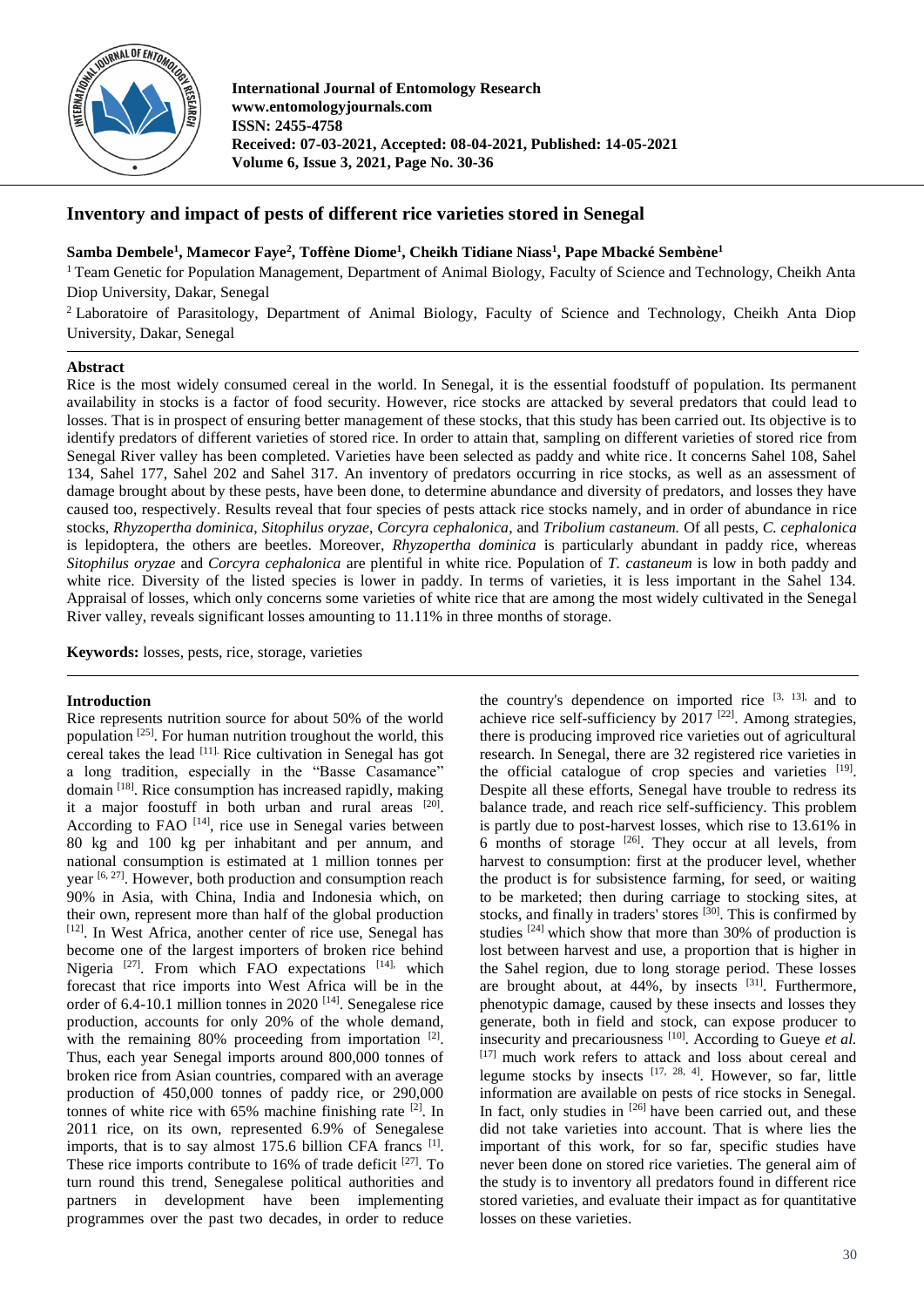#### **Materials and Methods Study site**

Senegal is located at the extreme west of Africa, between 12° 20' and 16° 40' North latitude, and 11° 20' and 17° 30' West longitude. It covers an area of 196722 square kilometres. It is irrigated by three rivers (Senegal, Gambia and Casamance) and is located in a rainfall zone between isohyet 250 and isohyet 1250 mm. The country, therefore, has enormous agricultural potential, particularly in rice cultivation. The study has been carried out in the Senegal River Valley for it is the most important rice-growing area in the country. Irrigated rice cultivation is practised there and the greater part of Senegalese rice production is from this zone.

## **Sampling**

It was carried out according to the method recommended by the World Food Programme (WFP). It consists of proceeding in the way illustrated in the table below.

**Table 1:** Sampling technique

| <b>Total number of bags</b> | Actual number of bags sampled |  |  |
|-----------------------------|-------------------------------|--|--|
| $1$ à $10$                  | All bags                      |  |  |
| $11$ à $25$                 |                               |  |  |
| 26 à 50                     |                               |  |  |
| 51 à 100                    |                               |  |  |

In each locality, the number of warehouses and sampled varieties depended on the owner's agreement and availability. The formers varied between 4 and 5 warehouses. Total quantity of rice sampled in each warehouse varied between 1 and 2Kg. The whole number of varieties sampled was five (5): Sahel 108, Sahel 134, Sahel 177, Sahel 202, and Sahel 317. These varieties, in addition to their availability, were among the most cultivated in the zone because they had a short cycle and good yield. For Sahel 108, it is adapted to both seasons (rainy and dry). Taken samples are packaged in bags which have been labelled with the date of sampling, the name of the locality, and that of the variety.

## **Sample processing**

Samples, packed in bags, were taken to laboratory to sort out occurring species. For that, samples were first distributed in plastic jars, then weighed, using an electronic balance (maximum weight: 620g, minimum weight: 1g, accuracy: 0.01g). At the end of the weighing, each jar contained 150g, and was labelled with the date of sorting, the name of the locality, and that of the variety. Thus, each jar was considered separately, and its content poured, and then spread out. This made it possible to identify and count individuals for each species. After which, each sample was put back into its jar, and closed with a riddled lid for individuals to breathe. Following all these activities, jars were then left at room temperature, under approximately the same conditions as those in stocks. Sorting and counting were done every 30 days. This corresponds to the duration for pests, found in stocks, to complete their life cycle. These two actions allowed to monitor the development of insect populations over time. This monitoring lasted for 7 months of storage.

Finally, assessment of losses caused by pests was only done on white rice and the following varieties: Sahel 108, Sahel 134 and Sahel 177. These varieties were chosen because

they are among the most widely cultivated in the river valley, but also because of their short cycle of development, high productivity and good milling rate which is over 60% for all three varieties [33]. The sieving-weighing process was used to quantify losses. It consisted of putting varieties in jars that would each contain 100g of rice. After 30 days, content of each jar were weighed and sieved. After sieving, the latter was weighed again to assess losses due to insect activity, which were materialised by a difference in weight. This activity was continued for three months.

# **Data processing Measured parameters**

## **Abundance and diversity**

In ecological aspect, peopling of these rice stock predators was expressed mathematically and graphically using several analytical methods.

## **Relative abundance (Pi)**

It is defined as the ratio between the size of species i for example (ni) and the total number of individuals of the different species in the stand (N) [7]:

## $Pi = ni / Ni$

## **Diversity**

The study of settlement diversity was carried out with the help of numerous indices:

## **Shannon Diversity Index (H'α)**

It is an index, widely used in ecology  $[23]$ . It gives an account of the diversity of species that make up the stands in an environment <sup>[32]</sup>. The larger the Shannon index (H' $\alpha$ ), the more diverse the stand  $^{[15]}$ . It is between 0 and Log<sub>2</sub>S, where S represents the species richness, which is the total number of species in a sample <sup>[32]</sup>. According to Shannon and Weaver, (1963) its expression is:

# $H'\alpha = -\Sigma \text{Pilog}_{\text{2PI}}$

## **Simpson's Index (Is)**

This is the probability that two individuals selected at random belong to the same species  $[16]$ . In  $[15]$ , this index measures the degree of species diversity in the stands of an environment. According to this study, it has a value in the range [0, S]; 0: number of individuals concentrated in a single species; S: species richness). A high index indicates low diversity. Its formula is:

# $Is = 1 / \Sigma Pi$

## **Piélou regularity or equitability index (EH)**

The Piélou index is used to measure the equitability (or equirepartition) of the species in the stand in relation to a theoretical equal distribution for all species [32]. This index varies between 0 and  $1$  <sup>[15]</sup>. It is maximum when the species have identical abundances in the stand and it is minimal when a single species dominates the whole stand [7]. It is formulated according to  $^{[15]}$  as follows:

# $E_{\mu} = H' \alpha log_{2S}$

H'α: observed value; Log2S: theoretical maximum value.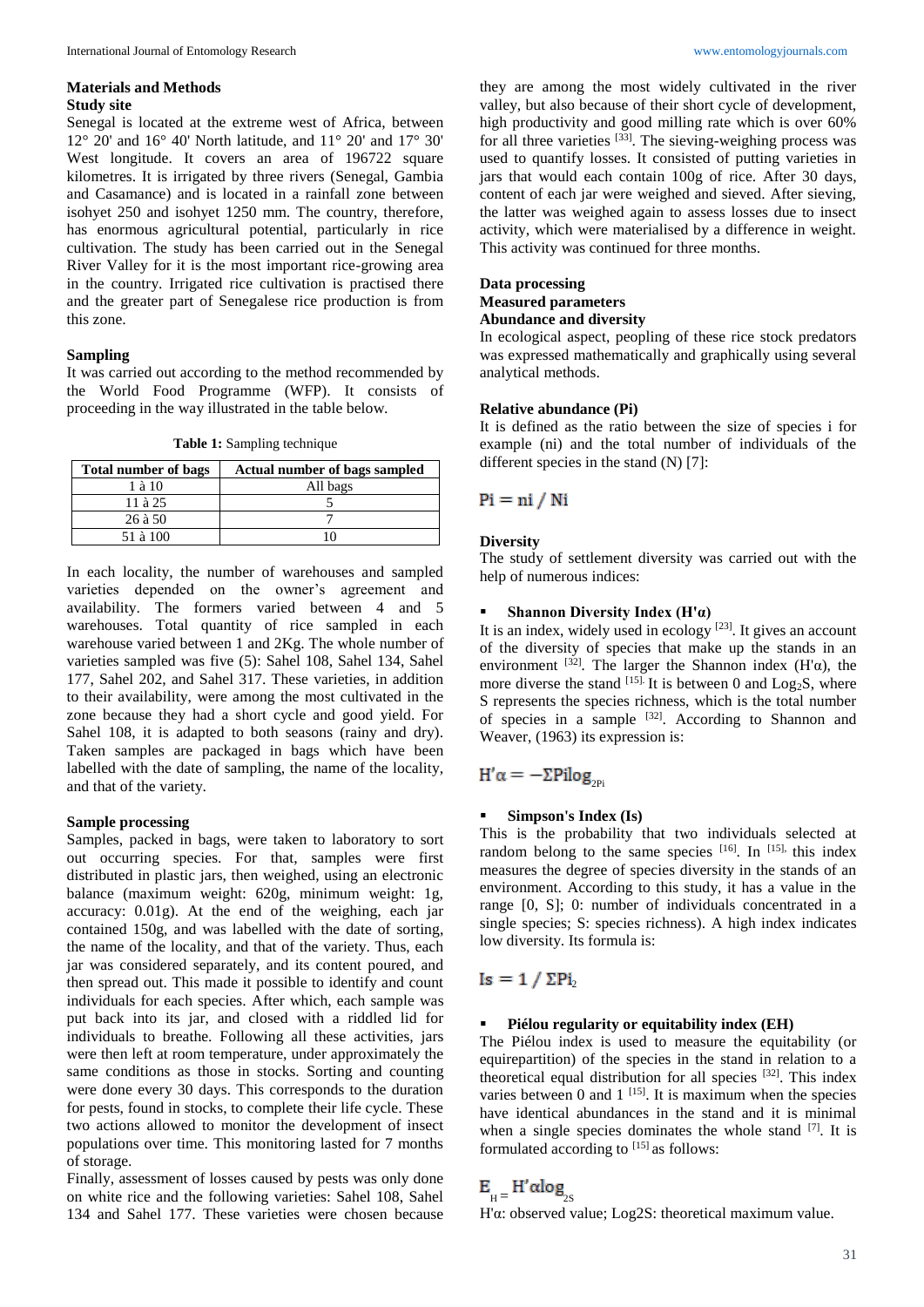## **Dulmann's similarity index (K)**

This index is used to determine the specific similarities between different stands in an area [15].

$$
K = \frac{2c}{a+b} \times 100
$$

a: specific richness of stand 1; b: specific richness of stand 2; c: number of taxa common to both stands.

## **Evaluation of quantitative losses**

Quantitative losses are related to weight reduction. They have been calculated according to  $^{[26]}$  by the following formula:

Losses (in %) =  $\frac{\text{Initial sample weight}-\text{Weight after sieving the sample}}{100} \times 100$ Initial sample weight

#### **Statistical analysis**

The data resulting from the sample processing are discrete quantitative data. They are recorded in an Excel spreadsheet. The data concerning losses are put in CSV format and are then analysed with the R Software (version R 3. 6. 3). In order to quantitatively evaluate losses on white rice, different tests have been done with the R software. The Shapiro test completed on the weight variable, as it is the only quantitative variable in the database used to evaluate losses. This test showed that this variable does not follow the normal law. Thus, the Kruskall Wallis test was also carried out to determine the losses according to the varieties since these variables have modalities higher than 2.

# **Results and Discussion**

## **Results**

Insect pests identified in rice stored during the study are three (3) species of beetles divided into three (3) distinct families and one (1) species of lepidoptera. Beetles are *Tribolium castaneum*, *Sitophilus oryzae* and *Rhizopertha dominica,* belonging to the following families, respectively: Tenebrionidae, Curculionidae and Bostrychidae*.* The lepidoptera in question is *Corcyra cephalonica of the* family Pyralidae. Results obtained in Table 2 show that after seven (7) months of storage, 90.65% of the predators attacking rice stocks are beetles. Among them, *Rhizopertha dominica is* the most represented (61.25%) followed by *Sitophilus oryzae (*28.33%) and *Tribolium castaneum* (1.07%)*.*  Lepidoptera with only *Corcyra cephalonica* represent the remaining 9.35%.

**Table 2:** Different species recorded

| <b>Orders</b> | <b>Species</b>                    | <b>Families</b> | Percentage (%) |
|---------------|-----------------------------------|-----------------|----------------|
| <b>Beetle</b> | Rhizopertha dominica Bostrychidae |                 | 61.25          |
|               | Sitophilus oryzae                 | Curculionidae   | 28.33          |
|               | Tribolium castaneum Tenebrionidae |                 | 1.07           |
|               | Lepidoptera Corcyra cephalonica   | Pvralidae       | 9.35           |

## **Abundance and diversity of pests Abundance of pests**

Following inventory of occurring species, the relative abundance was calculated for the different pests encountered. This made it possible to see the abundance of pests according to the parameters that are: Rice types, Varieties and Sortings (ST).

## **Abundance of pests according to the type of rice**

Figure 1 shows the abundance of pests as a function of rice type. It shows an attack that is more pronounced in one type of rice. This is shown by the relative abundance of pests, which is relatively high in one of the rice types (paddy or white). Thus, it is noted in *R. dominica,* a higher *attack on paddy* rice than on white rice where it is found with a very low relative abundance. Conversely, *S. oryzae* and *C. cephalonica* attack white rice more strongly than paddy rice where they are less abundant. It should also be noted that *S. oryzae* is more abundant in white rice than *C. cephalonica.*  However, in *T. castaneum* a very weak attack is observed on both types of rice.



**Pi:** Relative abundance

**Fig 1:** Pest abundance as a function of rice type

## **Abundance of pests according to varieties**

Figure 2 shows the abundance of pests as a function of variety. It reveals that *R. dominica* is the most attacking pest of the stored rice varieties. It is followed by *S. oryzea and*  then *Corcyra cephalonica*. Finally, comes *T. castaneum which* is the pest that attacks the varieties the least, it is absent in the Sahel 134 variety and has almost zero relative abundance in the other varieties. However, it should be noted that *R. dominica* has a high abundance in the varieties Sahel 108, Sahel 177, and Sahel 317 but low in the varieties Sahel 134 and Sahel 202. *Sitophilus oryzea* has a population that is high in Sahel 202 and very low in Sahel 177. In the other varieties its population is quite high. *Corcyra cephalonica* has a low abundance in all varieties, but it is relatively low in Sahel 177 and Sahel 317.



**Pi**: Relative abundance

Fig 1: Pest abundance as a function of variety

## **Abundance of pests according to sortings**

Figure 3 shows the abundance of predators as a function of sorting. It can be seen that evolution of pest populations as they are sorted  $(ST = 30 \text{ days})$  is a sawtooth pattern. In the case of *R. dominica,* it is noted that population development is progressive until ST3, then there is a decrease which is constant between ST4 and ST5. It resumes and pe aks at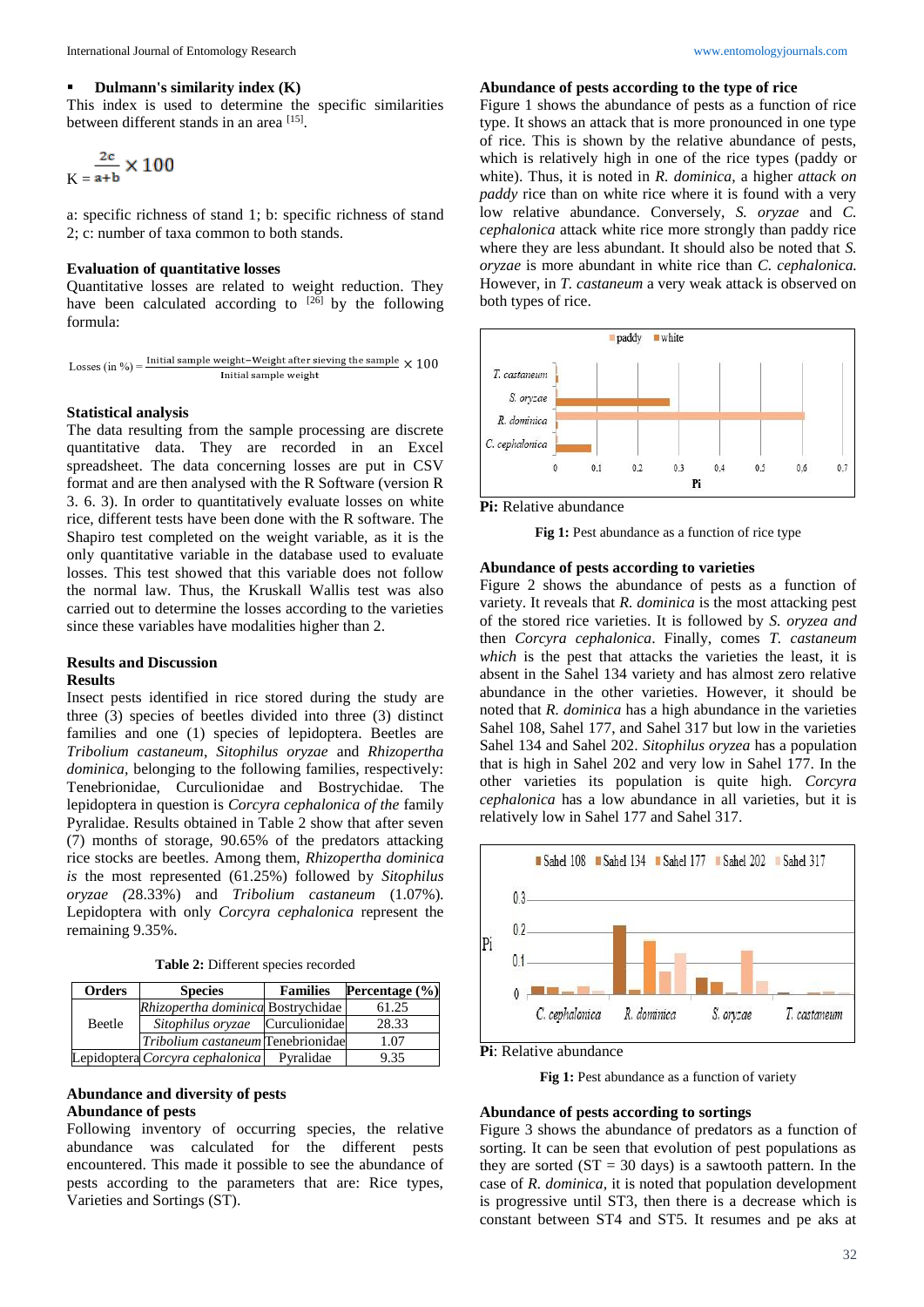ST6 before declining again at ST7. On the other hand, C. *cephalonica* has an increase in population until TRI3, at which point it starts to decline. Beyond ST4 this decline is very strong with relative abundances almost nil. For *S. oryzea,* it appears from ST3 onwards and its population experiences a maximum growth at ST4. It is nil at ST5 and ST6 and remains very low at ST7 with a relative abundance that is also almost nil. However *T. castaneum is* observed from ST3 but is almost absent from the others with relative abundances very close to 0.



**Pi**: Relative abundance

**Fig 2:** Pest abundance as a function of sorting

### **Diversity of pests**

The study of diversity required the use of different indices. These allow us to see the behaviour and diversity of pests attacking stored rice. They were calculated according to the following parameters: Types of rice, Varieties and Species.

#### **Diversity of pests according to rice type**

Table 3 shows the diversity of pests according to rice type. Thus, apart from their equal specific richness, this diversity translates into higher Shannon and equitability indices in white rice than in paddy rice. The Shannon diversity index value in white rice (0.91) reveals a more diverse stand than that found in paddy rice (0.54). However, these values are low compared to the theoretical maximum value of 2. In addition to this value, the equitability index shows that there is a disproportionate abundance between species in the two types of rice. However, this disproportion between species is more marked in paddy rice. The value of the Dulmann index reflects a 100% similarity between the two stands.

**Table 3:** Pest diversity by rice type

| <b>Indices</b>        |  |                 |                          |               |  |
|-----------------------|--|-----------------|--------------------------|---------------|--|
| <b>Type of rice</b> I |  | Shannon $(H'a)$ | <b>Equitability (EH)</b> | Dulmann $(K)$ |  |
| White                 |  | 7.91            | 0.45                     | 100%          |  |
| Paddv                 |  | ).54            | ሰ ንገ                     | 100%          |  |

#### **Diversity of pests according to varieties**

Table 4 shows diversity of pest stands by variety. Results show that Sahel 108, Sahel 177 and Sahel 202 varieties have a species richness of 4, while Sahel 134 and Sahel 317 have a species richness of 3. Sahel 108 and Sahel 202 have the most diverse pest stands. This can be seen in their respective Shannon indexes of 0.85 and 0.86. The variety Sahel 134 has the stand with the lowest species diversity, its Shannon index is 0.39. Sahel 317 and Sahel 177 have pest stands that can be considered moderately diverse compared to other varieties. The results also show a disproportionate abundance between species in all varieties. This disproportion is most pronounced in Sahel 134 and Sahel 177 with very low equitability indexes of 0.25 and 0.28 respectively. The other varieties have identical equitability indexes. The similarity of pest stands between Sahel 108, Sahel 177 and Sahel 202 varieties is 100%. However, stand similarity between Sahel 134 and the other varieties is 75%.

**Table 4:** Pest diversity by variety

| <b>Indexes</b>   |   |                       |                          |  |  |
|------------------|---|-----------------------|--------------------------|--|--|
| <b>Varieties</b> | s | Shannon $(H' \alpha)$ | <b>Equitability (EH)</b> |  |  |
| Sahel 108        |   | 0.85                  | 0.43                     |  |  |
| Sahel 317        |   | 0.66                  | 0.42                     |  |  |
| Sahel 177        |   | 0.55                  | 0.28                     |  |  |
| Sahel 134        |   | 0.39                  | 0.25                     |  |  |
| Sahel 202        |   | 0.86                  | 0.43                     |  |  |

## **Specific diversity of pests**

Table 5 shows study of the specific diversity of pests attacking stored rice. Results show that globally 4 species of pests attack stored rice. They reveal a good degree of species diversity through the Simpson index, which is 2.15 compared to the theoretical maximum value (4). In addition, there is the Shannon index which confirms this diversity of species with a value of 1.33, which is quite close to the theoretical maximum value (2). The equitability index with a value of 0.66, which is high compared to the theoretical maximum (1), reflects a balanced abundance between species.

| <b>Species</b>                                                           | <b>Staff</b> | CA | s | Pi      | $Pi^{2} \times (10^{-4})$ | Log <sub>2</sub> Pi | PiLog <sub>2</sub> Pi         |
|--------------------------------------------------------------------------|--------------|----|---|---------|---------------------------|---------------------|-------------------------------|
| C. cephalonica                                                           | 312          | IX | 4 | 0.09336 | 87.1558                   | $-3.4211$           | $-0.3194$                     |
| R. dominica                                                              | 2047         | XI | 4 | 0.61251 | 3751.65                   | $-0.7072$           | $-0.4332$                     |
| S. oryzae                                                                | 947          | X  | 4 | 0.28336 | 802.947                   | $-1.8193$           | $-0.5155$                     |
| T. castaneum                                                             | 36           | VI | 4 | 0.01077 | 1.16036                   | $-6.5366$           | $-0.0704$                     |
| <b>Total</b>                                                             | 3342         |    |   |         |                           |                     | $-1.3385$                     |
| $Is=1/\sum Pi^2$<br>$H'\alpha = \sum PiLog_2Pi$<br>$EH=H'\alpha /Log_2S$ |              |    |   |         |                           |                     | 2.15382<br>1.33848<br>0.66924 |

**Table 5:** Specific diversity of pests

## **Evaluation of losses**

Quantitative losses recorded on white rice after 3 months of storage in the laboratory amount to 11.11%. These losses were also studied according to varieties and sorting.

## **Losses according to rice varieties**

Figure 4 shows the losses recorded as a result of pest activity as a function of varieties. Analysis of the figure reveals that the difference in losses between varieties is not significant (p-value  $= 0.61$ ).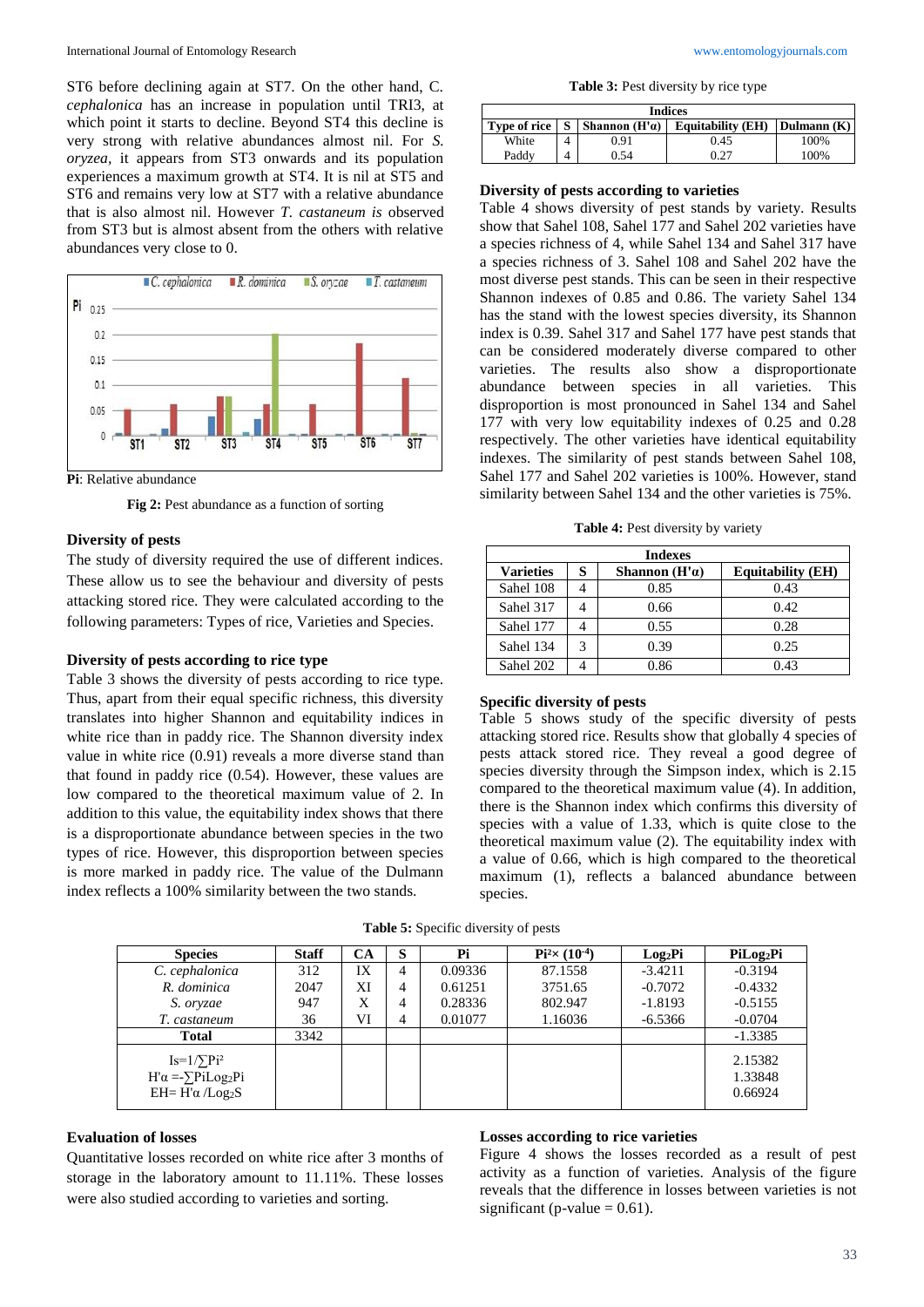

**Fig 3:** Losses recorded as a function of varieties

#### **Discussion**

In this study, results reveal that beetles, particularly those of Bostrychidae, Curculionidae, and Tenebrionidae families, represent 90.65% of the insects attacking rice stored in the Senegal River valley. Further, only 9.35% of lepidopterans of the Pyralidae family are recorded. Thus, identified species are: *R. dominica*, *S. oryzea*, *T. castaneum* and *C. cephalonica*. These results are in line with those obtained by [26] who identified these species in rice stocks with similar proportions. They are also in accordance with those of  $[17]$ , who worked on rice and other cereals. Their results show other species in addition to those mentioned above. The study shows as well that rice stock predators have different abundances of different types and varieties of rice. In fact, *R. dominica* is the most prolific species during storage and occurs in all rice varieties. It is much more abundant in paddy rice than in white rice, with a very low frequency in the latter. This result differs from that of <sup>[26],</sup> which ranks this species as the second most important in rice stocks after *T. castaneum.* This difference could be explained by the fact that shops as well as sampled localities are not in similar conditions, which could lead to a difference in the degree of infestation. On the other hand, the fact that *R. dominica* is practically only present in paddy rice corroborates the results of [26] who considers this species to have a predilection for paddy rice. It is therefore considered to be a major primary pest of rice. This status is confirmed by the work of [9] . 21] Shows that in addition to rice, *R* . *dominica* has this status on a number of cereals. *Sitophilus oryzea is* the second most abundant species in rice stocks. It is classified as a primary pest according to <sup>[9]</sup>. It has been found in all varieties and types of rice, but its abundance is higher in white rice. In paddy, it is very poorly represented. This indicates that the pest has a particular preference for white rice. This result is similar to that of [26], but its rank as the second most abundant species does not correlate with its result that it is considered third in terms of abundance in rice stocks. It should also be noted that this result from [26] concerned both the local rice and the imported one (rice), unlike (the) results of this study, which focused only on local rice. *Tribolium castaneum* is the least abundant predator in rice stocks during these months of storage. It is present in both types of rice and varieties with very low frequency. This low abundance (near-absence) is thought to be due to the period of study, which was not favourable for its development or to the resistance of the rice to it. However, a strong proliferation of *T. castaneum* was noted in [26], making this species the most prolific pest of rice

stocks. This could be related to the storage period and the diversity of its samples, which come from several localities (7). *Corcyra cephalonica*, is the only lepidopteran species recorded in rice stocks during the study.

It is found in all varieties of rice, but is mainly abundant in white rice. This is corroborated by the study in  $[5]$ , which considers this species to be one of the most serious predators of stored rice. Its larvae cause significant damage because, in addition to feeding on rice, they weave silk cocoons in it.

In terms of diversity of predators in rice stocks, differences related to the type of rice were observed. These are thought to be due to the fact that the pests have a preference for one of these rice types. This may be related to the nature of mouthparts buccal apparatus pieces that allow the pest to feed easily on the most suitable type of rice. This preference may also be related to the presence or absence of husks which may be useful for the pest species. This correlates with the results of <sup>[9], which</sup> show that the presence of the pest may be due to the presence of husks in paddy rice. These envelopes would serve as a hiding place for the pest species according to  $[8]$ . In addition, the possibility of being able to develop their larvae may justify their presence in one of the types of rice [9]. This ability explains the high presence of *R. dominica in* paddy rice and *S. oryzea and C. cephalonica* in white rice. Study of pest diversity in relation to stored rice varieties shows differences between the latter. However, they are accentuated between the Sahel 134 Variety, which presents less diversity than the others. These differences are thought to be due, in part, to the delicacy of the husk surrounding the grain of some varieties. This characteristic favours the development of pests capable of attacking these envelopes. For white rice varieties, the differences may be related to the tenderness of the grains. Thus, when pests grow in varieties with tender grains, they tend to develop more efficiently. The species diversity results show an average diversity of predators. They appear gradually over time and their relative abundance is higher for a certain period of time before decreasing. This could be related to their development cycle, which takes place at different times. Losses on white rice are caused by the presence of a white powder. Their evaluation after 3 months of storage reveals that they are significant and amount to 11.11%. This result differs from that of <sup>[26]</sup> which recorded losses of 13.61% but with a longer storage period (6 months). This discrepancy would also be related to its damage assessment, which takes into account the types of rice, cultivars, sampled localities and storage types. It does not correspond with the result of  $[9]$ , where losses are of the order of 8.44% in 6 months of storage. This disproportion with the latter would be related to its higher number of pests, which are divided into several families. A study of the damage caused by pests according to the most widely cultivated white rice varieties in the river valley shows that the damage caused is indiscriminate between varieties (p-value  $= 0.61$ ). Thus, the damage caused would depend on the favourable living conditions for the pests that prevail in the stocks and the characteristics of the grain of the rice variety. These characteristics are the tenderness of the grain, its shape and its richness in nutrients. All these elements mentioned above are taken into account when judging the resistance of the grain. In support of this, the work in [9] shows a high attack rate and significant damage to parboiled rice, which has become more nutrient-rich compared to other types of rice.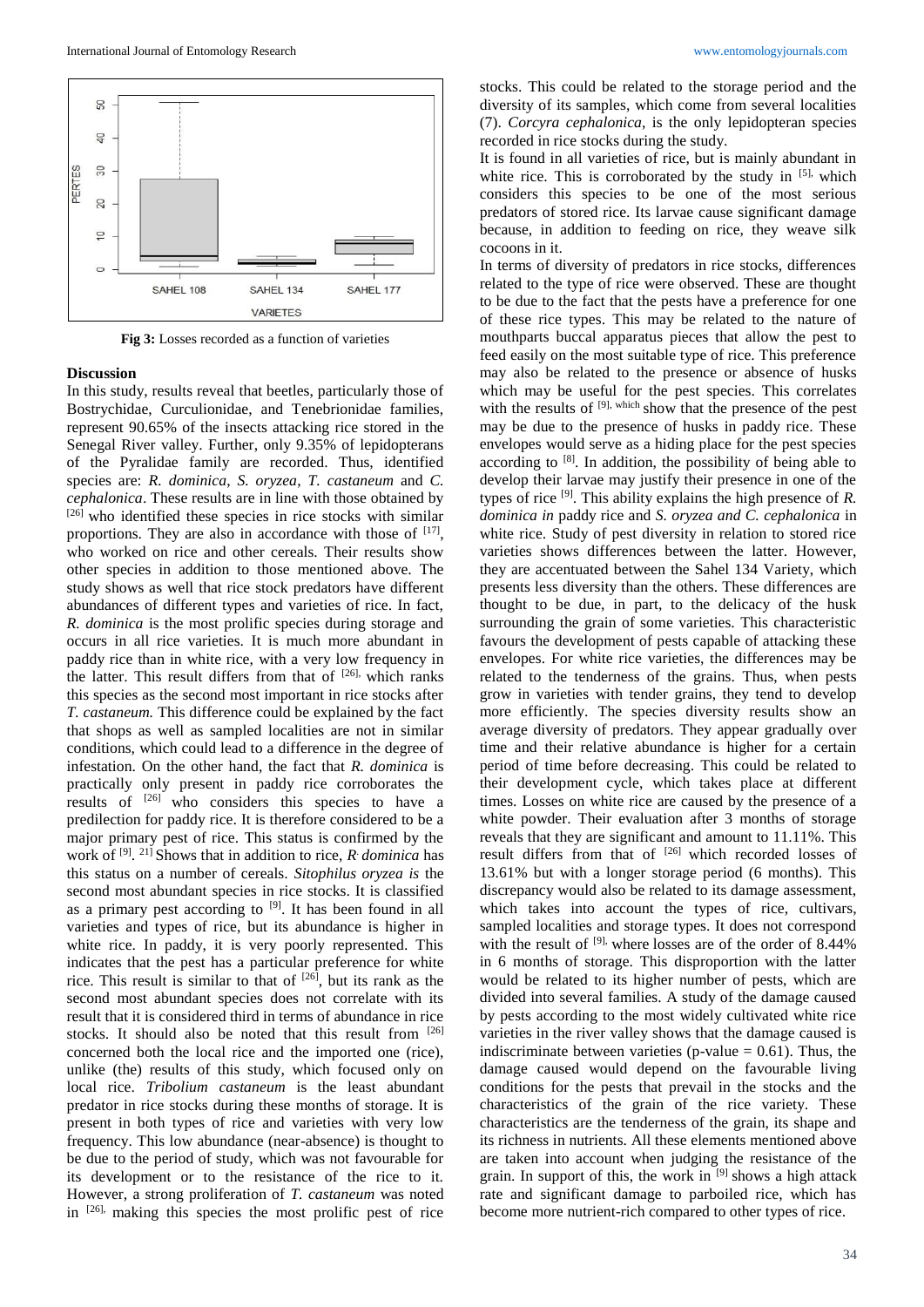## **Conclusion**

In short, this work is part of the logic of participating in the effort to achieve national food sovereignty. In order to improve stock security and reduce post-harvest losses, several projects have been carried out. However, this study focusing specifically on stored rice varieties is approached for the first time. It has made it possible to identify the different species attacking these varieties, to determine their abundance and diversity, and to assess the losses they cause. In all, two orders of predators were identified: beetles and lepidoptera. The first order contains 3 pest species *R. dominica, S. oryzae* and *T castaneum* belonging to 3 distinct families which are Bostrychidae, Curculionidae and Tenebrionidae, respectively. The second order consists of a single species, belonging to the Pyralidae family, which is *C. cephalonica.* Studies on the abundance of these pests reveal that *R. dominica* is the most abundant species in the stocks and mainly occurs in paddy. *Sitophilus oryzae and C. cephalonica* are practically concentrated in white rice and are abundant in stocks. However, *T. castaneum* is the least abundant species. These species recorded during this storage time have a lower diversity in paddy than in white rice. Among varieties, this diversity is low in Sahel 134 and medium in the others. The study of losses caused by pests involved three varieties of white rice. It shows significant damage amounting to 11.11%. Damage ascertained is independent of varieties.

## **Acknowledgements**

The author would like to thank Professor Pape Mbacké SEMBENE, head of the Master's Degree in Animal Biology, and Doctor Toffène DIOME, head of the Entomology speciality, for their support and guidance. He also thanks the Union of Young Farmers of Koyli Wirnde (UJAK), for their availability and for facilitating meetings with producers.

## **References**

- 1. Agence national de la statistique et de la démographie (ANSD), Note d'analyse du commerce extérieur, édition, 2011, 96.
- 2. Agence national de la statistique et de la démographie (ANSD), Rapport Quatrième trimestre, Mars 2014, 270.
- 3. Projet Amélioration de la Production du Riz en Afrique de l'Ouest (APRAO), Réponse à la Flambée des Prix des Denrées Alimentaires, Version provisoire, mai, 2012, 49.
- 4. Ashamo MO. Relative susceptibility of some local and elite rice varieties to the rice weevil, *Sitophilus oryzae*  L. (Coleoptera: Curculionidae). Journal Food Agriculture Environment,2006:4(1):249-252.
- 5. Bachir NH, Nazir T, Nasir M, Majeed MZ, Hanan A, Sagheer M *et al*. *In vitro* entomopathogenic efficacy of *Beauveria bassiana* (Ascomycota: Hypocreales) against *Corcyra cephalonica* (Lepidoptera: Pyralidae) and *Tribolium castaneum* (Coleoptera: Tenebrionidae). Journal of Entomology,2018:15:56-61.
- 6. Brüntrup M, Nguyen T, Kaps C. Food-importing countries in liberalized world trade: The rice market in Senegal. Agriculture and rural development 1, 2006, 22-25.
- 7. Blondel J. Biogéographie écologie, 1979, 173.
- 8. Camara A. Lutte contre *Sitophilus oryzea* L*.*  (Coléoptères Curculionidae) et *Tribolium castaneum*

Herbst (Coléoptère Tenebrionidae) dans les stocks de riz par la technique d'élevage traditionnelle pratiquée en Basse Guinée et utilisation des huiles essentielles végétales. Thèse d'obtention du titre de Docteur en Science de l'environnement, Université du Québec à Montréal, 2009, 173.

- 9. Chougourou DC, Ahoto LE, Adjou ES, Zoclanclounon AB. Entomofaune et évaluation des dégâts des insectes ravageurs de différentes formes de conservation du riz (*Oryza sativa*. L) au sud du Bénin. Bulletin de la recherche agronomique,2017:82:49-58.
- 10. Cissokho PS, Guèye MT, Sow E, Diarra K. Substances inertes et plantes à effet insecticide utilisées dans la lutte contre les insectes ravageurs des céréales et légumineuses au Sénégal et en Afrique de l'Ouest. International Journal of Biological and Chemical Sciences,2015:9(3):1644-1653.
- 11. Courtois, B. Une brève histoire du riz et de son amélioration génétique. CIRAD France, 2007, 13.
- 12. Del Villar PM, Bauer J-M., Maiga A, Ibrahim L. Crise rizicole, évolution des marchés et sécurité alimentaire en Afrique de l'Ouest. Rapport Ministère des Affaires étrangères, France, 2011, 61.
- 13. Endadiapol. Rapport de mission sur l'implication des acteurs ruraux dans la définition des politiques de développement des filières vivrières en Afrique de l'Ouest et du Centre, 2010, 64.
- 14. FAO. Aperçu du développement rizicole au Sénégal. Rapport, 2010, 10.
- 15. Fezzani S, Zghal F, Benamor Z, Elabed A. Etude systématique et écologique de la faune associée aux moules (*Mytilus galloprovincialis*). Bulletin Institut National de Science et Technologie. Mer de Salammbô,2001:28:89-97.
- 16. Grall J, Coïc N. Synthèse des méthodes d'évaluation de la qualité du benthos en milieu côtier. Institut Universitaire Européen de la Mer, Université de Bretagne Occidentale, 2005, 91.
- 17. Guèye MT, Seck D, Wathelet JP, Lognay G. Lutte contre les ravageurs des stocks de céréales et de légumineuses au Sénégal et en Afrique occidentale. Biotechnologie Agronomie Sociologie Environnement, 2011:15(1):183-194.
- 18. Institut des Sciences de l'Environnement/Programme des Nations Unies pour l'Environnement (ISE/PNUE). Evaluation intégrée des impacts de la libéralisation du commerce sur la filière riz au Sénégal, 2003, 110.
- 19. Institut sénégalais de Recherche Agricole (ISRA). Catalogue officiel des espèces et variétés au Sénégal, 2012, 212.
- 20. Kite, R. Senegal: Implications for the Rice Policy Dialogue. USAID/Dakar, Revised September, 1993, 22.
- 21. Koehler PG, Pereira RM. Lesser Grain Borer, *Rhyzopertha dominica* (Coleoptera, Bostrychidae), ENY-264, one of a series of the Department of Entomology and Nematology, UF/IFAS Extension, 2018, 2.
- 22. Kouakou KP-M., Muller B, Fofana A, Guisse A. Performances agronomiques de quatre variétés de riz pluvial NERICA de plateau semé à différentes dates en zone soudano-sahélienne au Sénégal*.* Journal of Applied Biosciences,2016:99:9382-9394.
- 23. Magurran AE. Ecological Diversity and its Measurement. Croom Helm, London, 1988,179.